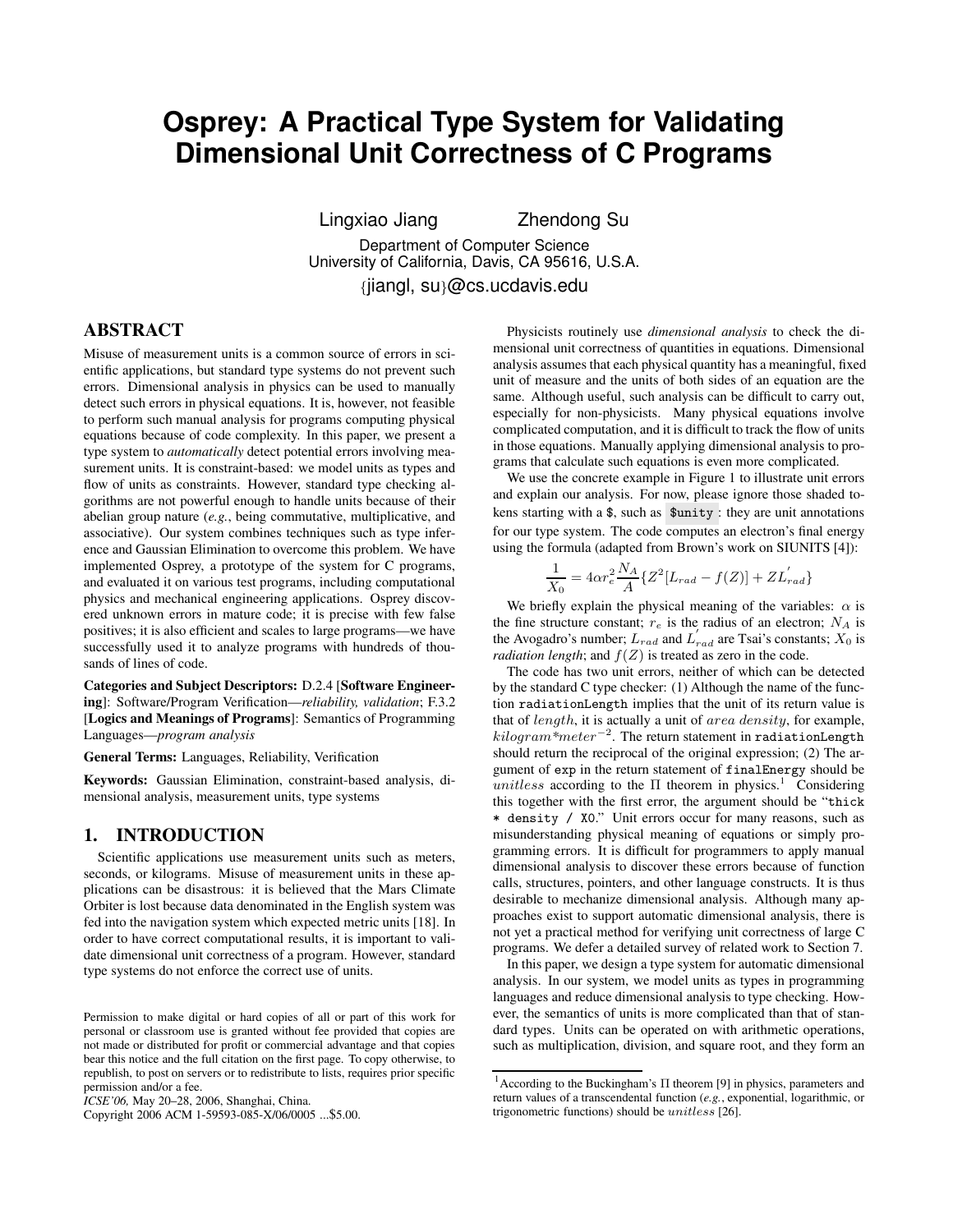```
1 double pow(double, $unity double);
2 $unity double log( $unity double);
3 $unity double exp( $unity double);
   extern $unity double alpha, NA;
   extern $meter double re;
6 typedef struct {
     $kilogram double atomicWeight;
     $unity double atomicNumber;
9 } Element;
10 double radiationLength(Element * material) {
11 double A = material->atomicWeight;
12 double Z = material->atomicNumber;
13 double L = log( 184.15 / pow(Z, 1.0/3) );
14 double Lp = log( 1194.0 / pow(Z, 2.0/3) );
15 return ( 4.0*alpha*re*re ) * ( NA/A )
16 * ( Z*Z*L + Z*Lp );
17 }
18 double finalEnergy (Element * material,
19 $kilogram*meter−3
                        double density,
20 $meter double thick,
_{21} $kilogram*meter^2*second^{-2} double initEnergy)
22 \frac{1}{22} { double X0 = radiationLength(material);
23 return initEnergy / exp( thick / X0 );
24 }
```
#### **Figure 1: Sample code with unit errors.**

*abelian group*. <sup>2</sup> We thus need more powerful algorithms to perform type checking for unit correctness. Our type checking algorithm combines both standard type checking and Gaussian Elimination methods to validate units. As a novel contribution, our system can also validate the factors used for converting one unit to another of the same dimension. Our goal is to have a system that is *sound* (does not miss any errors), *scalable* (can analyze large programs), *precise* (does not report many spurious errors), and *usable* (is easy for programmers to use).

We have implemented Osprey, a prototype of the system for C programs meeting this goal. Ignoring certain unsafe features of C, Osprey is sound: if it does not find unit errors in a program, then the program is guaranteed to be free of unit errors. To validate the other claims (*i.e.*, being precise, scalable, and usable), we have extensively evaluated Osprey on various test programs, including computational physics and mechanical engineering applications. Osprey discovered unknown errors in mature code. It is also precise with few false positives in our experiments. It is efficient and scales to large programs with hundreds of thousands of lines of code. It is also easy to use because it requires only lightweight annotations (in the form of simple type qualifiers) and is fully automatic.

The rest of the paper is structured as follows. We first give an overview of our system (Section 2). We then present details of the components in the system (Section 3), followed by a discussion of its implementation (Section 4). Next, we show experimental results and evaluation of Osprey (Section 5) and discuss its current

| ERROR: The constraint:                                  |  |  |  |
|---------------------------------------------------------|--|--|--|
| $u_{20}$ _thick = $u_{23}$ _thick_DIV_XO * $u_{22}$ _XO |  |  |  |
| is reduced to:                                          |  |  |  |
| $meter1 = meter2kilogram-1$ .                           |  |  |  |

### **Figure 2: Sample error report for code in Figure 1.**

limitations and possible ways to enhance it (Section 6). Finally, we discuss related work (Section 7) and conclude (Section 8).

# **2. OVERVIEW OF OUR APPROACH**

Our analysis is cast as a constraint-based type inference system, consisting of a definition of types, a set of type checking rules, a constraint generation phase, and a constraint solving phase. Given a program, constraints are generated based on the definition of types and type checking rules. The constraints are then solved, and errors will be reported if the constraints are unsolvable. In the following, we present the type system along with its prototype implementation Osprey, to make it more concrete.

### **2.1 Users' View**

To users, our system works like a standard type system. Users assign types (units) to program variables and other objects, and the system checks type correctness of the program and may issue error reports for users to fix these errors.

In practice, Osprey should be familiar to users because the unit annotations are analogous to types. Consider again the sample code in Figure 1. The tokens starting with a \$ are unit annotations. The units represented by these annotations should be self-explanatory; kilogram<sup>1</sup> *\**meter<sup>2</sup> *\**second<sup>−</sup><sup>2</sup> is actually a unit of energy. Osprey provides aliases and abbreviations for commonly used units. For example, the aliases and abbreviations  $unity, m, kg, s$ , and  $E$ are used to represent unitless, meter, kilogram, second, and the aforementioned unit of energy, respectively. Our later discussions will use some of these abbreviations.

Osprey issues the error report shown in Figure 2 for the sample code. In the error report, u\_20\_thick represents the unit of thick declared on line 20; u 23 thick DIV X0 represents the unit of the expression "thick / X0" on line 23; u 22 X0 represents the unit of "X0" declared on line 22. The division in the original program is rephrased as multiplication in the error report.

Such a report means that the code corresponding to these unit variables contains a unit error. By examining the code in Figure 1, we see that on line 23, the unit of the argument for exp must be unitless (according to the  $\Pi$  theorem, *cf.* Footnote 1), and thus u 23 thick  $DIV_XO$  is unity and XO should have the same unit as thick, *i.e.*, *meter*, but in fact it is *meter*<sup>2</sup>\*kilogram<sup>-1</sup> according to the error report. After checking the origin of the value of X0, we know that either the return value of radiationLength or the way we use the function is problematic. Thus, such error reports may help users to fix the errors mentioned in Section 1.

#### **2.2 Internal View**

Figure 3 depicts the internals of Osprey. We use a specialized type definition for units (Section 3.2) and a set of unit constraint generation rules (Section 3.3) for the constraint generation phase. Because of the abelian group nature of units, the generated constraints may involve equalities, multiplications, or inverses. The constraints that involve only equalities are resolved by the constraint resolution engine—*Banshee* [17]. We then use the (partial) solution from this phase and simplify all constraints using a tailored *union/find* (U/F) engine to reduce the number of unit variables and constraints. The result is subsequently fed to a *Gaussian*

<sup>&</sup>lt;sup>2</sup>An abelian group is a finite or infinite set of elements together with a binary operation (with multiplication as the operation on units) satisfying a few properties: closure, associativity, commutativity, and existence of identity and inverses.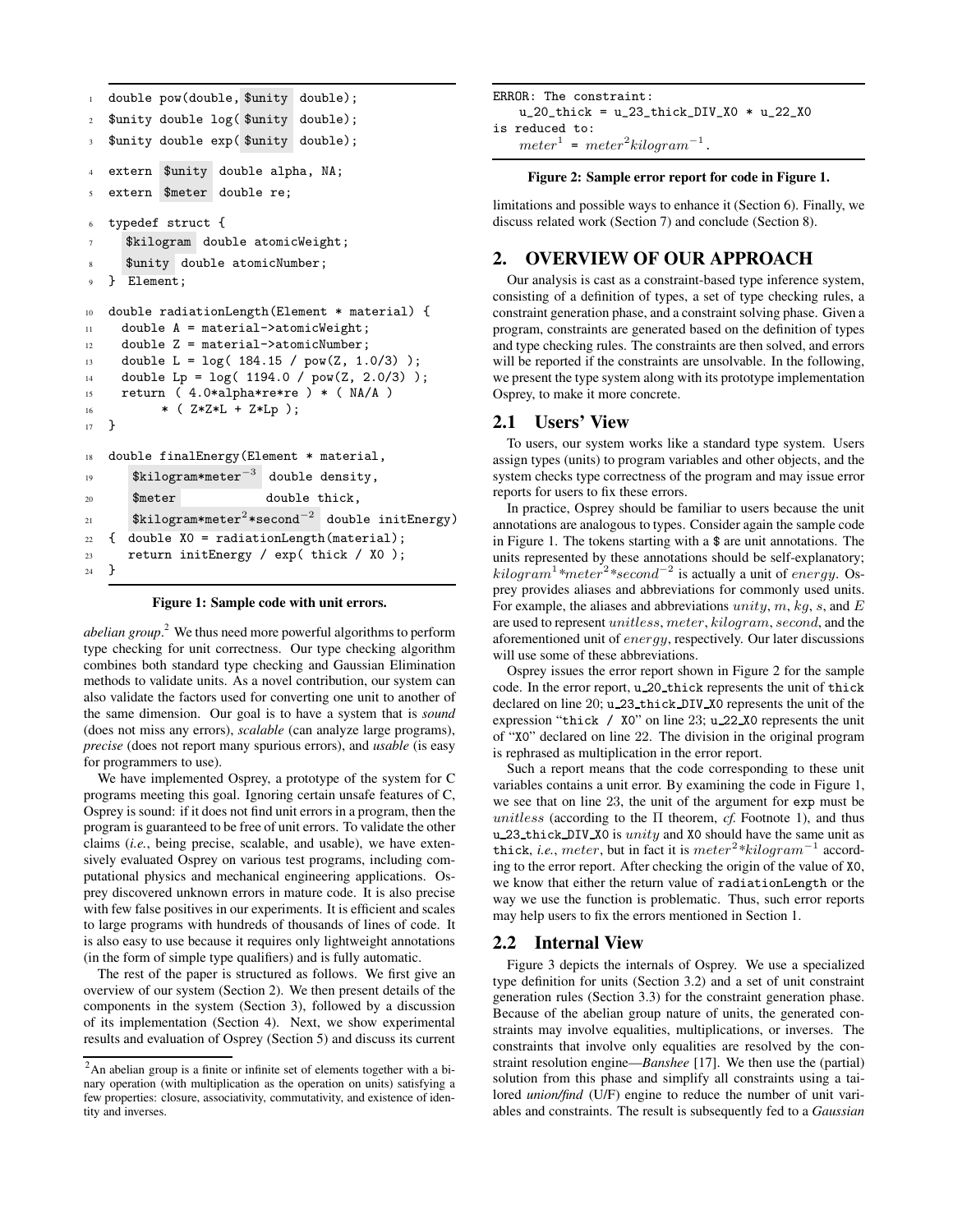

**Figure 3: Internal structure of Osprey.**

*Elimination* (GE) engine (Section 3.4). During this solving phase, whenever a unit error is discovered, an error report will be issued to inform users of the error.

# **3. TYPE SYSTEM FOR UNIT CHECKING**

# **3.1 Dimensions and Units**

We first introduce properties of dimensions and units. Every dimension can be derived from the seven base dimensions in the International System of Units (SI) [12]. Each base dimension has a corresponding base unit, but may have more than one unit. For example, meter is the base unit of length, while centimeter and foot are also units of length. Each unit of a dimension can usually be converted to other units of the same dimension by multiplying a *unit factor*. For example, 0.01 is the unit factor converting centimeter to meter because  $1$ meter  $= 100$ centimeter. Unit prefixes in SI, such as kilo and milli, are used to derive units and can be viewed as unit factors.

# **3.2 Unit Types**

We model units as types and define a *unit type language*:

$$
\begin{array}{lll} \mathsf{ut} & ::= & meter \mid kilogram \mid second \mid ampere \mid kelvin \\ & | & mole \mid candela \mid unity \mid \mathsf{ut}_1 * \mathsf{ut}_2 \mid \mathsf{ut}^{-1} \mid f \mid \delta \\ \mathsf{cut} & ::= & \mathsf{ut} \mid ref(\mathsf{cut}) \mid struct(\mathsf{cut}_1, \dots, \mathsf{cut}_n) \\ & | & lam(\mathsf{cut}_0, \mathsf{cut}_1, \dots, \mathsf{cut}_n) \end{array}
$$

The abelian group for units is defined by the grammar for ut: The first seven elements are the seven base units; unity denotes the identity; multiplication is denoted by the symbol  $*$ ; ut<sup>-1</sup> denotes the inverse element of  $u$ t; and the symbol  $f$  denotes a unit factor. We also introduce unit variables,  $\delta$ , to represent unknown units. Unit types without variables, such as meter and "kilogram ∗ meter<sup>−</sup><sup>2</sup> ∗ 2.2," are called *unit constants*.

To express programming language constructs, we also introduce *composite unit types* (cut). The last three production rules for cut define unit types for pointers, structures, and functions respectively. In  $lam$ , cut<sub>0</sub> denotes the unit type of a return value; cut<sub>1</sub>, ..., cut<sub>n</sub> denote the unit types of fields (of a structure) or parameters (of a function). These three kinds of unit types have no real physical meaning, but they are helpful for tracking flow of units over these language constructs. For example, in the code in Figure 1, the argument material to the function radiationLength is of the type  $ref(struct(kilogram, unity)).$ 

# **3.3 Unit Constraints**

We now introduce *unit constraints* to model the flow of units in a program. Unit constraints are mainly of two forms:  $u_a = u_b$  or  $u_a = u_b * u_c$ , where  $u_a$ ,  $u_b$ , and  $u_c$  are either unit variables or constants. Due to space constraints, instead of giving the formal constraint generation rules in our system, we illustrate constraint generation in Osprey with the sample code in Figure 1. Interested readers can find a formal description in the full paper [13].

We follow the standard technique of constraint generation in constraint-based program analysis. The idea is natural: we essentially perform a recursive traversal of the abstract syntax tree (AST) of a program and generate constraints for each node based on the node's corresponding generation rule. Constraint generation rules can be roughly classified into two categories: declarations and expressions. The former changes the unit environment (which maps program variables to unit types) and may indirectly generate new constraints, while the latter generates new constraints directly and may affect the unit environment.

Figure 4 shows constraints generated for some representative fragments of the code in Figure 1. As for notation, mappings enclosed in [] are to be added into the current environment, and constraints enclosed in {} are to be generated when the corresponding code is being analyzed. We explain some of the rows in the figure:

- **Row 1** The unit variables u 2 log@return (for the return value) and u 2 log@ 1 (for the parameter) are both *unitless*.
- **Rows 3 and 4** These two rows illustrate how structures are modeled in our system. When a field is defined within a structure, a new mapping for the corresponding unit variable is added, for example, the unit variable u 6 unamed@atomicWeight for the field atomicWeight in the anonymous structure is mapped to  $kilogram$ ; when a field is accessed, the corresponding unit variable is used to generate constraints, such as the constraint in row 4. A field of a structure corresponds to a fixed unit variable, and thus different instances of the structure always have the same unit. This kind of modeling of fields within a structure is called *field-level field-sensitivity*.
- **Row 5** This row shows how constants are modeled. A fresh variable u\_13\_const#1\_DIV\_const#2 (for the division) is created and a new constraint among the variables is generated. The variables u 13 const#1 and u 13 const#2 are for the second and third constants on line 13 and both *unity*.
- **Rows 6 and 7** These rows show the effects of the calls to pow. According to the function declaration on line 1 in Figure 1, there is no unit annotations for the first parameter and the return value, and Osprey considers them to be *polymorphic* (*i.e.*, different calls to the same function are treated independently and thus the units of the polymorphic elements can be different at the different call sites), while the second parameter is unitless. Constraints relating parameters and actual arguments are generated at the call sites. To distinguish the two call sites, different instances of the polymorphic variables are needed. We can see in Figure 4 that the unit variable for the first parameter u\_1\_pow@\_1 and that for the return value u\_1\_pow@return are instantiated using the position information of the call sites, while the unit variable for the second parameter u\_1\_pow@\_2 is kept the same. Such a technique is called *syntactical instantiation* and is commonly used to implement context-sensitive analysis. More details on polymorphism and context-sensitivity are given in Section 4.3.
- **Row 11** This code involves a function call and an assignment. The function call is treated the same as the ones to pow, except that we also need to instantiate the set of constraints for the function body, usually referred to as a *function summary* and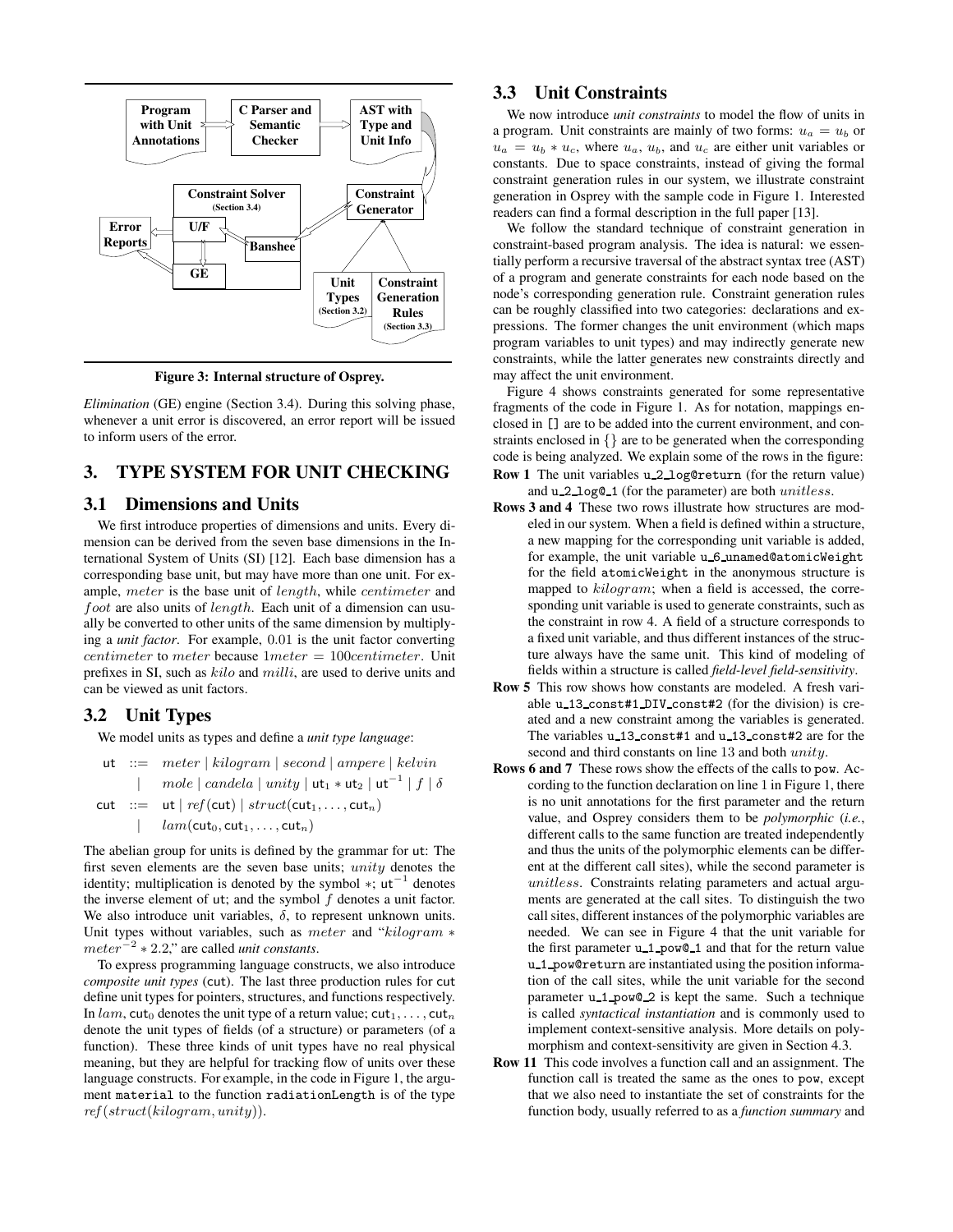| <b>Row</b>     |    | Line # and Source Code       | <b>Modification to Unit Environment</b>                                                  | <b>Generated Constraints</b>                                                 |  |  |
|----------------|----|------------------------------|------------------------------------------------------------------------------------------|------------------------------------------------------------------------------|--|--|
|                |    | \$unitylog(\$unity);         | $[u_2]$ log@return : $unity$ ,                                                           | M                                                                            |  |  |
|                |    |                              | $u_2 \log 1 :$ $unity$ ]                                                                 |                                                                              |  |  |
| $\overline{2}$ |    | \$unity double alpha;        | $[u_4$ alpha : $unitu]$                                                                  | Ø                                                                            |  |  |
| 3              |    | \$kilogramatomicWeight;      | $[u_6$ unamed@atomicWeight : $kilogram$ ]                                                | V)                                                                           |  |  |
| 4              | 11 | $A = \ldots -$ >atomicWeight |                                                                                          | $\{u_11_A = u_5\_unamed@atomicWeight\}$                                      |  |  |
| 5              | 13 | 1.0/3                        | $\lceil u_1 3 \cdot \text{const} \# 1 \cdot DIV \cdot \text{const} \# 2 : \delta \rceil$ | $\{u_13 \text{ const} \# 1 \text{ DIV const} \# 2 * u_13 \text{ const} \# 2$ |  |  |
|                |    |                              |                                                                                          | $= u 13 const#1$                                                             |  |  |
| 6              | 13 | $pow(Z, \ldots)$             | $[u_1]$ pow@return 13 : $\delta$ ]                                                       | $\{u_1, v_0u_1, 13 = u_12, Z\}$                                              |  |  |
|                |    |                              |                                                                                          | $u_1_{\text{pow}}$ = $u_13_{\text{const}}$ #1_DIV_const#2}                   |  |  |
|                | 14 | $pow(Z, \ldots)$             | $[u_1]$ pow@return 14 : $\delta$ ]                                                       | $\{u_1, v_0u_0, 1, 14 = u_12, Z\}$                                           |  |  |
|                |    |                              |                                                                                          | $u_1$ pow@ $2 = u_14$ const#4 DIV const#5}                                   |  |  |
| 8              | 16 | Z*Lp                         | $[u_16_2_MUL_Lp : \delta]$                                                               | $\{u_16 Z MULLp = u_12 Z * u_14 Lp\}$                                        |  |  |
| 9              | 16 | $(Z+)$                       |                                                                                          |                                                                              |  |  |
| 10             | 22 | double $X0 = ;$              | હ્ય 22…X0 : <i>δ</i> ી                                                                   |                                                                              |  |  |
| 11             | 22 | $X0$ =radiationLength        |                                                                                          | $\{u_22_X0 = u_10\}$ radiationLength@return 22}                              |  |  |

#### **Figure 4: Sample generated constraints.**

generated according to the body. The combination of function summaries and syntactical instantiation enables performing inter-procedural analysis efficiently. Due to space limitations, we do not show the complete set of constraints.

Another common situation involves user-defined unit conversions. For example, consider the following code:

```
$millimeter double mm;
$inch double inch;
mm = inch*($f)25.4;
```
Such a program may produce physically meaningful results if 25.4 is used as a unit factor for converting inch to millimeter. In order to validate units, Osprey needs to know whether 25.4 is such a unit factor or just an arbitrary constant. Therefore, a user needs to tell Osprey that 25.4 is a unit factor using \$f. Based on such annotations, Osprey generates a constraint u mm = u inch\*25.4 and verifies the correctness of this unit conversion during the subsequent constraint solving phase.

### **3.4 Constraint Resolution**

We now discuss how to solve unit constraints. The general form of a unit constraint is:

 $u_1 * \ldots * u_n = v_1 * \ldots * v_m$ 

where  $u_i$ 's and  $v_i$ 's are either unit variables or constants. In our analysis,  $n + m$  is usually 2 or 3 due to the structure of C abstract syntax trees and the constraint generation rules.

Constraints of the form  $u = v$ , where u and v are both variables, are standard equality constraints. Given a set of such constraints, Banshee [17] can efficiently compute an *equivalence class representative* (ECR) for each unit variable  $u$ , and the unit of  $u$  is the same as that of its ECR. If all constraints are in such a form, we can completely rely on Banshee to solve them in linear time.

Constraints that involve multiplications and unit constants, such as  $u_1 = u_2 * u_3$  and  $u = a$  (a represents a unit constant), require different techniques. Wand and O'Keefe [26] use *Gaussian Elimination* (GE) and a specialized unification algorithm to solve equations. The algorithm in their paper handles fewer units, and their system is presented for the simply-typed lambda calculus. Antoniu *et al.* [3] also suggest solving unit constraints via GE, but they have not fully deployed the algorithm for two reasons: GE is cubic time and incapable of reporting why a linear system is unsolvable.

In order to have a more usable system, especially validating unit conversion factors, we believe GE for solving linear equations is necessary. We adapt Antoniu and Steckler's technique, exploit a union/find algorithm to reduce numbers of unit variables and constraints, re-program the linear system solver in the linear algebra

package *CLAPACK* [2], and utilize the line numbers in the naming convention illustrated in Figure 4 to locate sources of unit errors.

Our algorithms are shown as Algorithms 1 and 2. The function REPLACE in Algorithm 1 replaces all variables in a constraint with their ECRs. The constraint is then simplified with REDUCE such that it contains at most one unit constant and no repetitive variables. The simplified constraint is subsequently processed according to its form. For example, if the current ECRs of  $u_1$  and  $u_3$  are m and  $m^2$ <sup>\*</sup>kg<sup>-1</sup>, respectively, then  $u_1 = u_2 * u_3$  can be reduced to  $kq^*m^{-1} = u_2$ ;  $u_4 * u_4 = u_4$  can be reduced to  $u_4 = unity$ . The ECRs are updated accordingly. Errors may be issued if the units of the two sides of a constraint are not the same.

Algorithm 2 reduces a set of unit constraints to linear systems. Each unit constraint can be transformed to eight linear equations corresponding to the seven base dimensions and one unit factor by taking logarithm. For example, the aforementioned u mm = u inch\*25.4 can be transformed to the following linear equations:

| $u$ mm $_{meter}$ - $u$ inch $_{meter}$                                   | $=$ 0 |                      |
|---------------------------------------------------------------------------|-------|----------------------|
| $u_{\text{mm} kilogram} - u_{\text{inch}_{kilogram}}$                     | $=$ 0 |                      |
| $u$ <sub>mmsecond</sub> - $u$ <sub>inchsecond</sub>                       | $=$ 0 |                      |
| u_mm <sub>ampere</sub> - u_inch <sub>ampere</sub>                         | $=$ 0 |                      |
| $u_{\text{m}}$ <sub>kelvin</sub> – $u_{\text{m}}$ ch <sub>kelvin</sub>    | $=$ 0 |                      |
| $u_{mmle} - u_{mmle}$                                                     | $=$ 0 |                      |
| $u_{mcandela} - u_{inchcandela}$                                          | $=$ 0 |                      |
| $\log_{10} \mathtt{u\_mm}_{factor} - \log_{10} \mathtt{u\_inch}_{factor}$ |       | $=$ $\log_{10} 25.4$ |

Such a transformation is performed by TOLINEAREQUATION in Algorithm 2. The resulting linear systems have solutions if and only if there are no unit errors in the original program. We solve the linear equations via *LU Factorization* [20]. The function LU-FACTORIZATION decomposes a linear system into a unit lowertriangular matrix L and non-unit upper-triangular matrix U. *Forward substitution* and *backward substitution* [20] then transform L and  $U$  to diagonal matrices in turn, via row operations in linear algebra, to obtain a solution. The original solver in CLAPACK has applied these techniques, but we have modified it to handle nonsquare matrices and singular  $U$  whose diagonal elements contain zeros. Also, during backward substitutions, whenever an unsolvable equation (*i.e.*, the left-side coefficients of the equation are all zeros, while its right-side is non-zero) is encountered, the names of the unit variables involved in the equation are reported to help users to locate the source of errors.

### **3.5 Complexity and Soundness**

The constraint generator in our system takes linear time in the size of the input abstract syntax tree. Banshee solves equality con-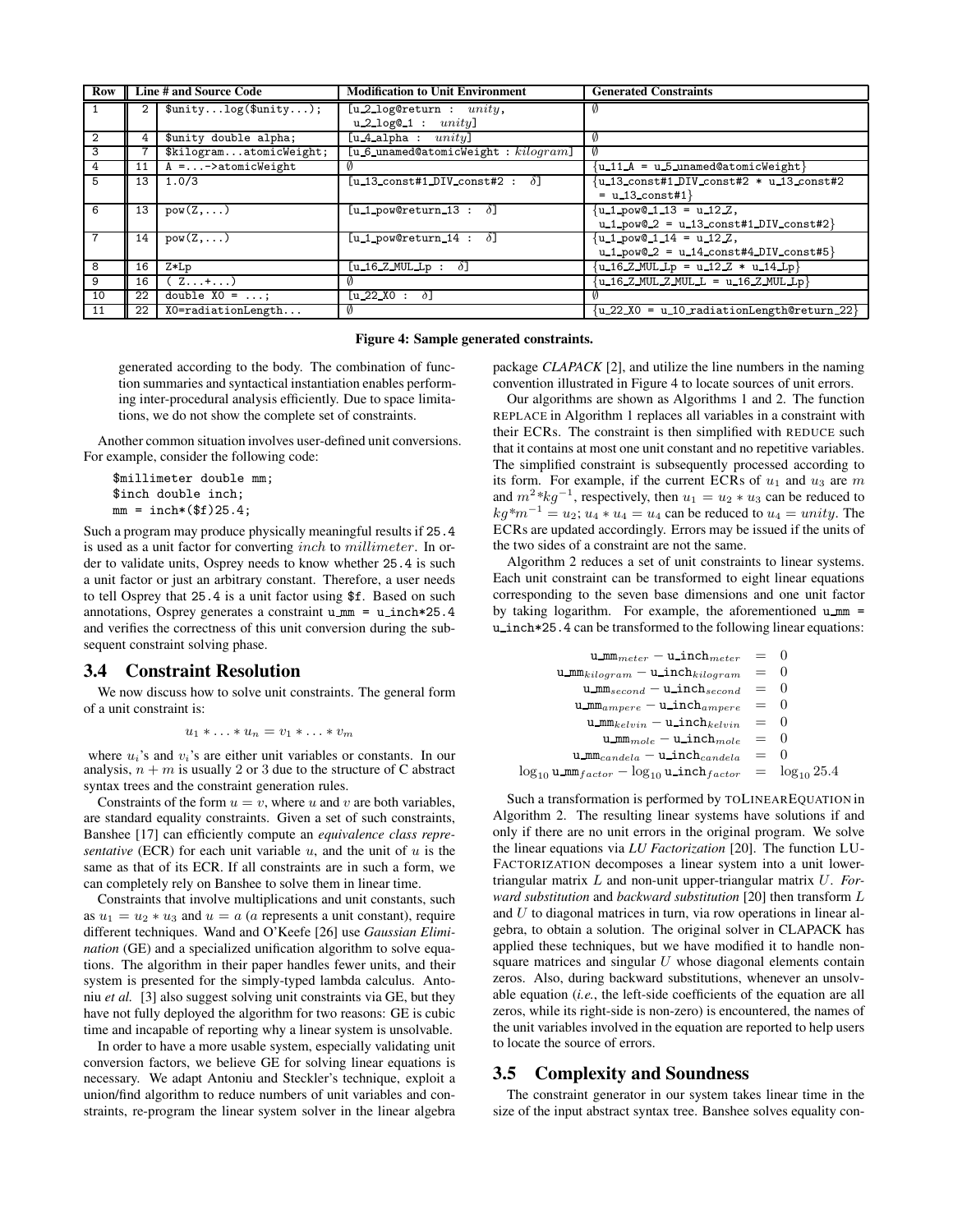| <b>Algorithm 1</b> Union/Find Algorithm for Simplifying Constraints |
|---------------------------------------------------------------------|
| <b>function</b> $UF(C : \text{Construct}, R : \text{ECRMap})$       |
| repeat                                                              |
| for all $c \in C$ do                                                |
| $c \leftarrow \text{REPLACE}(c, R)$                                 |
| $c \leftarrow \text{REDUCE}(c)$                                     |
| if c matches ' $a = a$ ' or ' $u = u$ ' then                        |
| $C \leftarrow C \setminus \{c\}$                                    |
| else if c matches ' $u = a$ ' then                                  |
| $R \leftarrow R[ECR(u) \mapsto a];$                                 |
| $C \leftarrow C \setminus \{c\}$                                    |
| <b>else if</b> c is of the form ' $u_1 = u_2$ ' <b>then</b>         |
| $R \leftarrow R[ECR(u_1) \mapsto ECR(u_2)]$                         |
| $C \leftarrow C \setminus \{c\}$                                    |
| end if                                                              |
| end for                                                             |
| <b>until</b> R does not change                                      |
| return $(C, R)$                                                     |
| end function                                                        |

straints in linear time. Each iteration of the **repeat/until** loop in Algorithm 1 takes linear time. Because the number of variables in a unit constraint is usually no more than three, the complete U/F algorithm takes linear time and is capable of reducing many variables and constraints (*cf.* Table 1). The time and space complexity of GE are cubic and quadratic respectively, in the size of the linear system, which is bounded by the size of the program.

Putting everything together, our system requires worst-case cubic time and quadratic space. Notice that the GE step is the bottleneck and thus the U/F step is important to reduce the order of the generated linear systems to improve scalability.

Ignoring certain unsafe features in C, such as type casts, unions, and pointer arithmetic, our type system underlying Osprey is sound: it does not miss any unit errors. Although unit constraints are of the abelian group nature and they are solved using Gaussian Elimination, the proof of soundness for our system still follows that for CQual [8] and is omitted here.

# **4. IMPLEMENTATION**

### **4.1 Unit Representation**

A common way to represent units is based on exponent vectors over base units and unit factors. For example,  $m^2 * kg * s^{-2}$ , a unit of *energy*, can be represented as  $[2, 1, -2, 0, 0, 0, 0] * 1$ . Thus, arithmetic operations on units can be reduced to vector additions, subtractions, or comparisons. Compared with this representation, Cunis's [6] prime number-based representation may be more time and space efficient: distinct small prime numbers are used to denote different base units, and each rational is used to represent a unique unit. For example, the above unit can be represented as the rational  $12/25 = 2^2 \times 3^1 \times 5^{-2}$ . However, the prime number-based representation can not represent units with non-integer exponents, *e.g.*, the unit of the square root of energy. We use the exponent vector-based representation in Osprey.

# **4.2 Unit Environment**

Osprey takes as an additional input a configuration file that allows new definitions for unit prefixes, unit aliases, and unit factors that can be used in unit annotations. For example, "#define millimeter milli-meter" defines millimeter; "#define inch meter 39.370079" defines inch because  $1$  meter = 39.370079 inches. The definitions are sufficient for unit validation on the code in Section 3.3 (*cf.* Section 3.4 for the resulting linear system).

**Algorithm 2** Gaussian Elimination for Solving Unit Constraints

| <b>function</b> $GE(C : \text{Construct}, R : ECRMap)$    |
|-----------------------------------------------------------|
| $D \equiv$ base dimensions $\cup$ { <i>factor</i> }       |
| for all $d \in D$ do                                      |
| $LS_d \leftarrow \emptyset$                               |
| for all $c \in C$ do                                      |
| $LS_d \leftarrow LS_d \cup \text{TOLINEAREQUATION}(c, d)$ |
| $LS_d \leftarrow \text{LUFACTORIZATION}(LS_d)$            |
| $LS_d \leftarrow$ FORWARDSUBSTITUTION( $LS_d$ )           |
| $LS_d \leftarrow$ BACKWARDSUBSTITUTION( $LS_d$ )          |
| $R \leftarrow$ UPDATEECRMAP $(LS_d, R)$                   |
| end for                                                   |
| return $R$                                                |
| end for                                                   |
| end function                                              |
|                                                           |

Users provide unit annotations for physical quantities in the form of type qualifiers [8]; the number of annotations required is usually small compared to the number of tokens in a program (*cf.* Table 1, column "Annotation Burden").

We adapt the parser of CQual [8] to generate abstract syntax trees and perform standard semantic checking for programs. The unit environment is constructed during constraint generation. We also use the following recursive function to construct the unit type for a variable x based on its C type  $\tau$  when no appropriate annotations for  $x$  are provided:

$$
\textsf{enrich}(\tau, x) \triangleq \left\{ \begin{array}{c} \mathit{ref}(\textsf{enrich}(\tau_1, x)) \\ \text{if } \tau = \mathit{ref}(\tau_1) \\ \text{struct}(\textsf{enrich}(\tau_1, f_1), \dots, \textsf{enrich}(\tau_n, f_n)) \\ \text{if } \tau = \text{struct}(f_1 : \tau_1, \dots, f_n : \tau_n) \\ \text{lam}(\textsf{enrich}(\tau_0, x_0), \dots, \textsf{enrich}(\tau_n, x_n)) \\ \text{if } \tau = \text{lam}(\tau_0, \dots, \tau_n) \\ \delta_x \qquad \text{otherwise} \end{array} \right.
$$

where pointers, structs, and functions are transformed to reference, structural, and functional units respectively; other un-annotated variables are mapped to fresh unit variables  $\delta_x$ ; un-annotated numerical constants are mapped to unity by default.

Special care is needed to avoid infinite recursions when dealing with recursive types using enrich. For example, consider the following structure declaration:

struct list { struct list \*next; ... }

We can detect that the unit type for struct list is a recursive one  $(struct(ref(x...))))$ ) via tracking records of encountered types, and use a dummy unit variable as a ground unit  $(struct(ref(\delta_{dummy}))$ ) to terminate the recursion. This decreases the precision of our analysis and may cause false alarms, but it is efficient and inessential to unit checking.

Many library functions should also be annotated with units. Fortunately, we believe most of them can be treated in the same way as transcendental functions or polymorphic functions. There are situations where users can use side annotations to improve Osprey's precision. For example, the library function "double sqrt(double  $x$ )" may need an annotation of the form "u sqrt  $*$  u sqrt = u\_x" to relate the return value and the parameter; for the library function "double pow(double base, double power)," users may need to provide similar annotations at call sites to relate the return value and the first argument.

# **4.3 Context Sensitivity**

Consider the following example of a polymorphic function: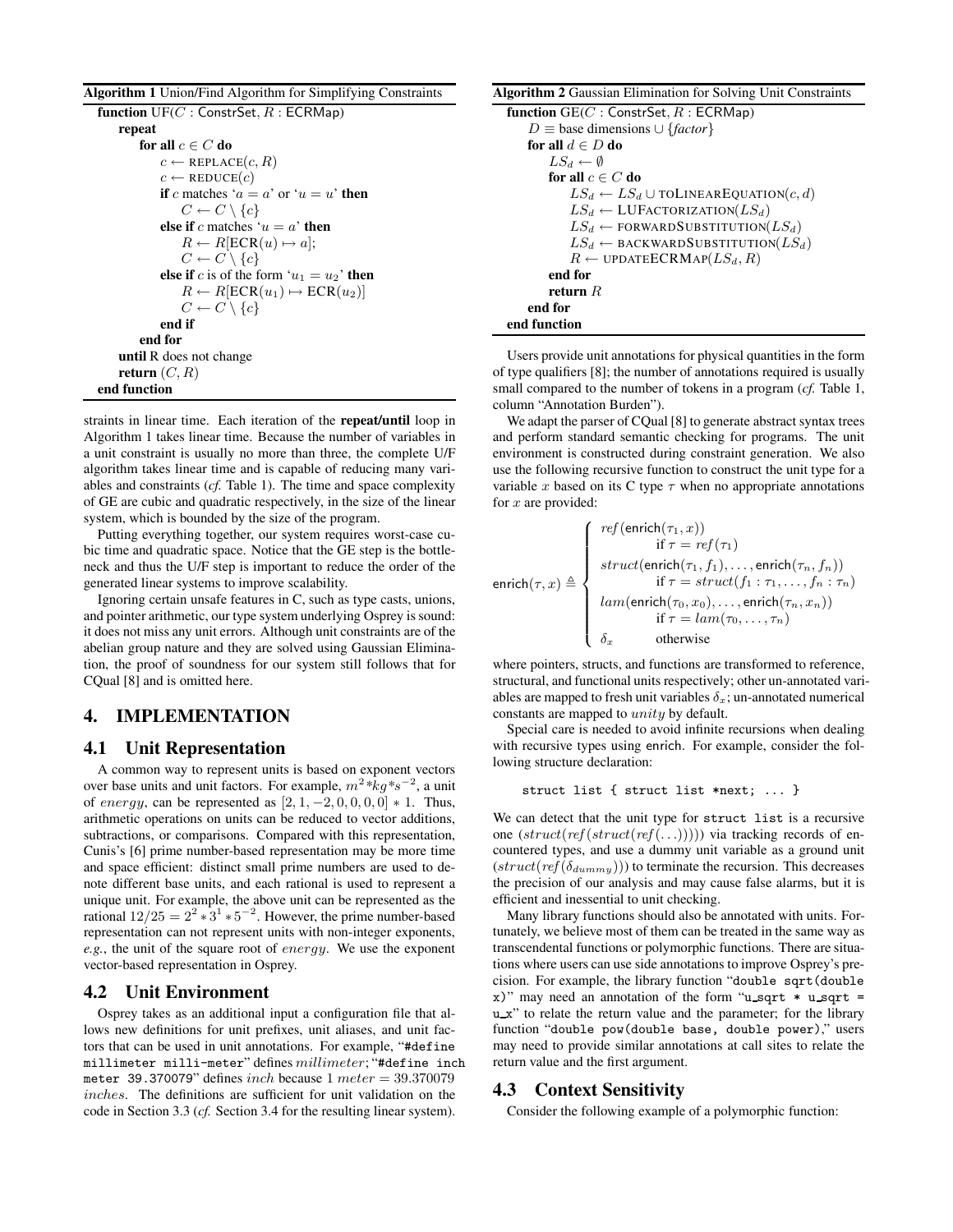```
\delta_2 double square (\delta_1 double a) { return a*a; }
$m double m1; $kg double k1;
m = square(m1); /* (1) */
k = square(k1); /* (2) */
```
The function square can take data in any unit as arguments. In a homomorphic setting,  $\delta_1$  is a fixed unit, although its exact unit is not explicitly known. In this case, both the units of m1 and k1 flow into  $\delta_1$ , which causes a unit clash and a false error alarm would be issued at the call site marked (2). With polymorphism,  $\delta_1$  and  $\delta_2$ are viewed as generic-variables and would be instantiated as different unit variables at the two call sites. Now, the units of m1 and k1 flow into different instantiated variables and no error would be issued. In practice, users do not need to use  $\delta$  explicitly; any return value and parameter without annotations are treated by Osprey to be polymorphic, just like those of pow in Figure 1.

In static analysis, a standard technique to implement contextsensitive analysis is through function summaries and syntactical instantiation. There are also techniques based on the so-called context-free language reachability problem [23]. However, these techniques usually handle simpler problems, namely atomic label flow problems [14, 22], and are not directly applicable for unit types. We thus adopt the approach of function summaries and instantiation. For example, the summary of square is  $\{\delta_1 * \delta_1 = \delta_2\}.$ It may be instantiated as  $\{\delta_{1,1} * \delta_{1,1} = \delta_{2,1}\}\$  at call site (1), and  ${\delta_{1,2} * \delta_{1,2}} = {\delta_{2,2}}$  at call site (2). These two sets of instantiated constraints are merged and become part of the summary of the function containing the calls to square.

Although it can be done, instantiated variables would not be instantiated again in Osprey to preserve scalability. For example, consider the following simple functions:

```
double bar (u double a) { return square(a); }
double foo ($m double b) { return bar(b); }
double hoo ($s double c) { return bar(c); }
```
where a is annotated with a unit variable  $u$ , and b and c are respectively annotated with *meter* ( $\text{Im}$ ) and *second* ( $\text{Im}$ ). The summaries for the functions are given below:

$$
\begin{array}{rcl}\n\texttt{bar} & = & \{ \delta_{1 \text{ bar}} * \delta_{1 \text{ bar}} = \delta_{2 \text{ bar}}, \delta_{1 \text{ bar}} = u \} \\
\texttt{foo} & = & \{ \delta_{1 \text{ bar}} * \delta_{1 \text{ bar}} = \delta_{2 \text{ bar}}, \delta_{1 \text{ bar}} = u_{\text{foo}} = \text{\$m$} \} \\
\texttt{hoo} & = & \{ \delta_{1 \text{ bar}} * \delta_{1 \text{ bar}} = \delta_{2 \text{ bar}}, \delta_{1 \text{ bar}} = u_{\text{loo}} = \text{\$s$} \}\n\end{array}
$$

One can see that a false alarm will occur due to the unit flow from b (meter) to c (second) via  $\delta_{1 \text{ bar}}$ . Ideally, the  $\delta_{1 \text{ bar}}$  and  $\delta_{2 \text{ bar}}$  in the latter two summaries should be instantiated again to avoid such false positives, but such *multi-level instantiation* requires analysis based on call graphs and is computationally expensive. Thus, we restrict our implementation to one-level syntactical instantiation to support *leaf polymorphism* only. Such a restriction is a simple and sound approximation of full polymorphism. It also offers good precision in practice as we perform the experiments in the paper.

### **4.4 Constraint Resolution**

Our system may not discover any unit errors when there are no sufficient unit annotations in programs. For example, if there were no annotations in Figure 1, Osprey can obviously find a solution for the unit constraints of the program, *e.g.*, by assigning unity to all unit variables, and it would have missed the errors. We deem this a usability problem and do the following to mitigate the problem: although not always true, when there are no enough annotations, the generated linear system will have infinite number of solutions; in such cases, Osprey issues a warning to tell users that how many additional annotations are needed to make the solution unique, while the number is the difference between the numbers of unit variables and unit constraints during the GE phase.

# **5. EXPERIMENTAL EVALUATION**

In this section, we evaluate Osprey in terms of scalability (Section 5.2), precision (Section 5.3), and usability (Section 5.4).

### **5.1 Test Programs and Results**

We have run Osprey on various test programs, including computational physics and mechanical engineering applications, open source projects, and some large artificial programs to stress test its performance. The test programs are shown in Table 1. For each program, we show lines of code (for both source and preprocessed), annotation burden (ratio of number of annotations (*i.e.*, number of '\$') over number of tokens in the original program (counted using the wc program)), time and space cost by Osprey, and the number of unit variables and constraints generated. Columns labeled "U/F" or "GE" show the costs for the union/find step or the Gaussian Elimination step during constraint solving. Currently we perform the experiments on a file-by-file basis. When there are multiple files in a program, the memory consumption and the number of unit variables and constraints are taken as the maximum across all files in the program. For other data, we take the sum over all files of the program being analyzed. All our experiments were done on a machine with a 2GHz Intel Xeon and 1GB RAM (2GB virtual memory), running Linux kernel 2.6.12.

We give some details on the programs: (1) ex18.c and big\*.c are test cases from C-UNITS  $[24]$ ; <sup>3</sup> (2) fe.c comes from SIU-NITS [4]; (3) coil02, ghostscript, and gnuplot are open source projects (coil.c is the main part of coil02, an electrical inductance calculator); and (4) The rest of the programs are part of the Ch mechanism toolkit [25], a set of linking libraries used for developing kinematic analysis or synthesis algorithms, written in Ch, a superset of C with classes in C++. We manually transform the Ch code to C because Osprey currently does not support C++. The big\*.c programs are large artificial single-file programs involving many arithmetic operations on units. Although they do not produce physically meaningful results, they are useful in evaluating Osprey's scalability. We use ghostscript and gnuplot for the same purpose; they have only a few computations involving units, and we analyze them with no annotations and treat all functions as polymorphic.

### **5.2 Scalability**

Table 1 shows that Osprey is efficient and scales to large programs with hundreds of thousands of lines of code. Because our current experiments are file-by-file, the single big\*.c files are artificial worst-case scenarios in terms of numbers of unit variables and constraints. The GE phase is currently the bottleneck of Osprey because of its quadratic space complexity. If a program generates many constraints of the form  $u_1 = u_2 * u_3$  and they cannot be reduced by U/F, Osprey may not be able to solve them. For example, big4.c contains hundreds of thousands of expressions of the form x=a\*b, and Osprey fails during the GE phase. However, we believe such situations rarely happen in practice; also the data for ghostscript and gnuplot justify Osprey's scalability on real code. As future work, we plan to incorporate sparse linear solvers to further improve Osprey's scalability.

U/F is a key technique to make Osprey scale. It gives orders of magnitude reduction in numbers of unit variables and constraints.

 $3$ The big\*.c programs are slightly modified from test programs in a distribution of C-UNITS. C-UNITS also has other examples besides ex18.c. Osprey validates their units, and we do not include them here.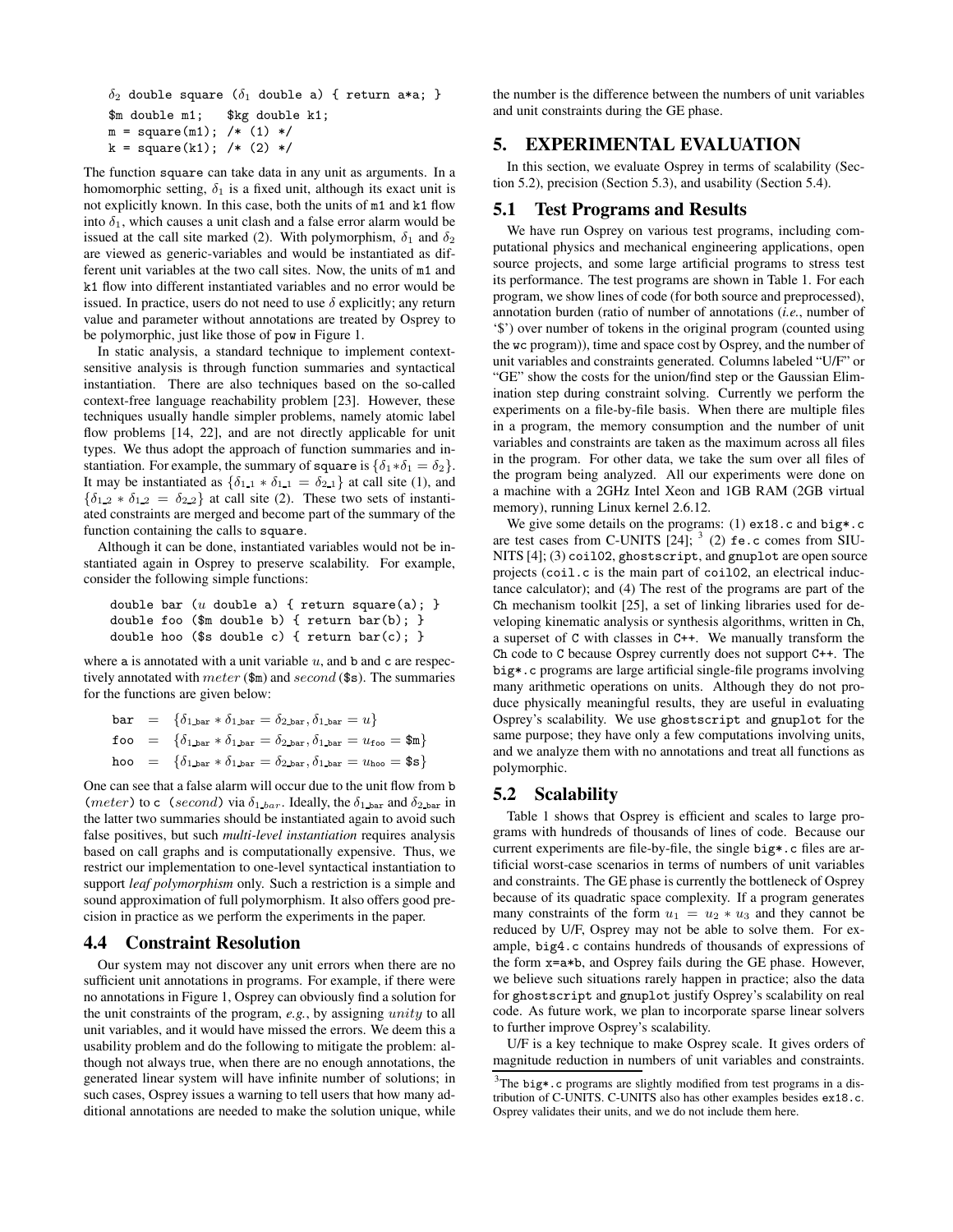|                            |        | Lines Of Code | Anno-     |        | Time $Cost(s)$ |         |        | Peak Memory  |                  |           | Peak Number of |                 |
|----------------------------|--------|---------------|-----------|--------|----------------|---------|--------|--------------|------------------|-----------|----------------|-----------------|
|                            |        | Prepro-       | tation    | Gene-  |                | Solving |        | Usage $(MB)$ | <b>Unit Vars</b> |           | Constraints    |                 |
| Name                       | Source | cessed        | Burden    | ration | U/F            | GЕ      | Gen    | Solving      | U/F              | <b>GE</b> | U/F            | GE              |
| ex18.c                     | 18     | 17            | 6/62      | 0.001  | 0.001          | 0.00    | 36.7   | 77.8         | 29               | 0         | 50             | $\Omega$        |
| fe.c                       | 29     | 23            | 12/107    | 0.005  | 0.003          | 0.00    | 36.8   | 77.8         | 67               | 0         | 156            | $\Omega$        |
| $\overline{\text{coil.c}}$ | 482    | 398           | 12/1492   | 0.025  | 0.019          | 0.002   | 38.7   | 78.0         | 512              | 24        | 859            | $\overline{15}$ |
| gearedfivebar              | 667    | 1120          | 62/2234   | 0.100  | 0.044          | 0.003   | 43.7   | 78.7         | 1594             | 23        | 2720           | 26              |
| crankslider                | 829    | 1071          | 105/3299  | 0.093  | 0.041          | 0.001   | 42.9   | 78.5         | 1419             | 4         | 2424           | 2               |
| fourbar                    | 3107   | 3166          | 264/10021 | 0.300  | 0.225          | 0.011   | 53.0   | 82.0         | 5637             | 39        | 10741          | 63              |
| sixbars                    | 4240   | 6564          | 331/13762 | 0.627  | 0.527          | 0.055   | 69.0   | 86.1         | 11150            | 139       | 21772          | 168             |
| big0.c                     | 2995   | 2705          |           | 0.190  | 0.254          | 0.00    | 49.8   | 81.8         | 4207             | 0         | 10510          | $\Omega$        |
| big1.c                     | 3017   | 11705         | 2/63716   | 0.936  | 1.60           | 0.00    | 88.3   | 93.3         | 18207            | 0         | 39009          | $\Omega$        |
| big2.c                     | 106985 | 96611         |           | 15.4   | 32.3           | 0.00    | 460.4  | 206.3        | 150283           | 0         | 322027         | $\Omega$        |
| big3.c                     | 499999 | 449384        | 1/2446636 | 235.2  | 733.0          | 0.00    | 1990.3 | 653.0        | 699041           | 0         | 1497939        |                 |
| big4.c                     | 122886 | 122890        |           | 23.5   | 207.3          | failed  | 752.3  | failed       | 294921           | 135172    | 61441          | 135169          |
| $gnup\overline{lot}$       | 73366  | 348978        |           | 13.677 | 5.199          | 1.884   | 82.5   | 83.8         | 10149            | 494       | 15993          | 471             |
| ghostscript                | 404669 | 2368515       | 0         | 165.8  | 24.3           | 8.1     | 154.8  | 116.0        | 53357            | 1291      | 107991         | 874             |

#### **Table 1: Experimental Results.**

We also observe that the number of annotations has significant impact on analysis performance: the more annotations, the more unit variables and constraints that may be reduced by U/F. This suggests that adding more unit annotations is better not only for debugging a program but also for improving scalability of the tool.

# **5.3 Precision and Errors Found**

Osprey discovered two unknown errors in real applications and three in test code from other tools (one is an unknown error missed by other tools). We explain the three unknown errors:

**Error 1** Here is the code fragment in gearedfivebar to calculate the coupler curve of a geared five bar, a term used in mechanical engineering:

```
theta = linkLength / ( 1+lamda );
...
couplerPointPos(couplerLink, theta, ...);
```
where theta is of  $radian$ ,  $4$  linkLength is of  $meter$ , and lamda is unitless. It is interesting that the code passed developers' tests because the computed value of theta is close to the actual value and gives almost meaningful results. Developers of the Ch mechanism toolkit have confirmed that it is a real error, in particular, a misuse of a mechanical formula.

**Error 2** This error is caused by misusing programming interface. The following code computes forces and torques of a crank slider, another mechanical engineering term:

```
double angularAccel(double theta2,
     double omega2, double theta3,
     double omega3, double alpha2);
...
int forceTorques(...) {
   ...
   angularAccel(theta2, theta3,
                omega2, omega3, alpha2);
   ...
}
```
where theta2 and theta3 (both parameters and arguments) are annotated as radian, omega2 and omega3 as radian*\** second<sup>-1</sup>, and alpha2 as radian<sup>\*</sup>second<sup>-2</sup>. At the function call site, omega2 and theta3 are passed in the wrong order. This error has also been confirmed by the developers.

It is due to their misunderstanding of the programming interface. The developers fed random values to these parameters during testing and missed the bug.

**Error 3** This error is caused by using the wrong unit factor. Here is a fragment of the (annotated) code in ex18.c:

```
$meter double mile2meter($mile double x) {
   return ( x*($f)1682 );
}
```
Osprey issues an error that the unit of the return value (meter) does not match the unit of x\*1682 (meter*\**1.045). Indeed, the unit factor for converting mile to meter is around 1609.344, but the code above uses 1682 instead. The ability to discover incorrect unit conversion factors is a distinctive feature of Osprey. To the best of our knowledge, no other tool has this capability.

Table 2 summarizes the numbers of errors reported by Osprey. The redundant reports are chain reactions to other kinds of reports and can be eliminated if others are eliminated. We see that Osprey is precise with low false positives. Section 5.4.2 discusses more details about the errors.

# **5.4 Usability**

We now discuss how easy it is to use Osprey in terms of annotation burden and effectiveness of error reporting.

# *5.4.1 Annotation Burden*

Osprey requires simple unit annotations in the form of type qualifiers, and does not require annotations for all variables in a program because of the flexibility offered by our unit type inference algorithm. Of course, users can use Osprey with no annotations at all, just as what we have done for big{0,2}.c, ghostscript, and gnuplot. The annotation burdens for the test programs range from 2% to 11% with larger programs having lower ratios.

To further reduce annotation burden, Osprey can suggest "critical" variables for users to annotate. This is based on the U/F step that can group variables with the same unit together, thus only selected representatives from each group need to be annotated.

Although Osprey requires few annotations, more annotations are always desirable. The more annotations, the more potential unit errors Osprey can discover. More annotations are also helpful to discover errors in the annotations themselves because of added redundancy. Thus, although not necessary, we advocate annotating

<sup>&</sup>lt;sup>4</sup>In fact, *radian* is equivalent to *unity*, and 1 *degree* =  $\frac{\pi}{180}$  *radian*.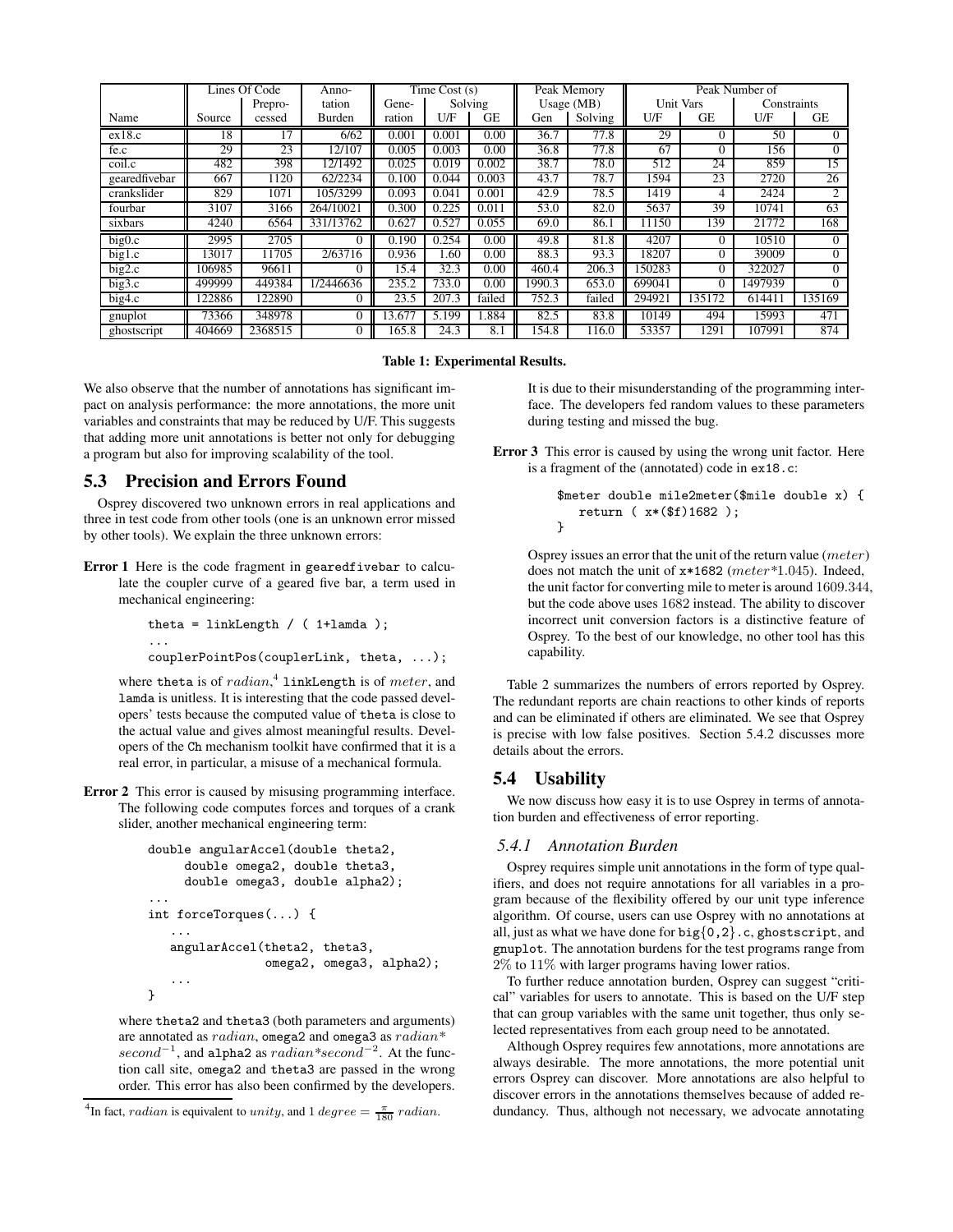|               | Number of |        |           |        |           |  |
|---------------|-----------|--------|-----------|--------|-----------|--|
| Program       | Error     | Real   | Redundant | False  | Imprecise |  |
| Name          | Reports   | Errors | Errors    | Errors | Model     |  |
| ex18.c        |           |        | 0         |        |           |  |
| fe.c          | 2         | 2      |           |        |           |  |
| coil.c        |           |        | 8         |        |           |  |
| crankslider   |           |        | 0         |        |           |  |
| fourbar       | 10        |        |           |        |           |  |
| gearedfivebar | 6         | ↑      |           |        |           |  |
| sixbars       | 16        |        | っ         |        |           |  |

**Table 2: Error reports for test programs.**

| Kind                        | Sample Code (Number of Errors)                                |
|-----------------------------|---------------------------------------------------------------|
| Unit Mismatch               | fe.c $(2)$ , crankslider $(1)$ , geared fivebar $(2)$         |
| <b>Factor Mismatch</b>      | ex18.c(1)                                                     |
| Programming Style           | $\text{coil.c } (3)$ ,<br>crankslider $(4)$ , fourbar $(3)$ , |
|                             | sixbars $(4)$                                                 |
| <b>Inherent Error</b>       | pow(1)                                                        |
| <b>Erroneous Annotation</b> | N/A                                                           |
| <b>Imprecise Model</b>      | coil.c $(1)$ , crankslider $(1)$ , fourbar $(1)$ ,            |
|                             | geared fivebar $(1)$ , sixbars $(1)$                          |
| Warning                     | N/A                                                           |

#### **Table 3: Classification of Error Reports.**

as many program objects as possible when using Osprey. In addition, unit annotations, similar to data types of program variables, are relatively stable to program re-organization: structural changes will not require annotation changes as long as data in the program have the same semantics. Thus, annotations for legacy code can be reused because retrofitting legacy code usually changes program organization, not the algorithmic/data aspects of the program.

# *5.4.2 Error Reporting*

Whenever a unit error is found during the constraint solving phase, unit variables and constraints involved in the error are reported. Following the naming convention of variables in our implementation, users can easily locate the positions of the variables in the original program. Osprey can discover the positions where errors emerge, but generally cannot pinpoint the origins of the errors because it currently does not trace the flows of units or row operations in GE. Thus, we heuristically pick several possible variables for the error reports: (1) During the U/F phase, variables whose units are inconsistent with the units of their representatives; (2) During the backward substitution stage in GE, variables in a row directly causing the linear system to be unsolvable. These are hints for users to find the real origins of a particular unit error.

Table 3 classifies different kinds of error reports:

- **Unit Mismatch** This category covers all unit errors that can be discovered by manually checking whether the units on the two sides of an equation are the same or not. This kind of unit errors may be caused by erroneous formulae in programs, passing erroneous data into programs, among others. These are real errors.
- **Factor Mismatch** Erroneous unit factors cause this kind of errors. Such errors may be caused by careless computation or programming. It is an advantage of Osprey that it detects this kind of errors.
- **Programming Style** This kind of errors is caused by violations of the basic assumptions of standard type systems. Some intermediary variables may be used several times, taking on different units at each different use. Such errors do not affect computational results, but are considered bad programming

style and error-prone. This is analogous to using an integer as a character, pointer, and etc. at the same time in C programs. Test programs coil.c and sixbars contain such errors, and we classify such error reports as false positives. Another bad programming style is to store values of different units in the same array. Our system reports errors for such cases because all elements in an array are considered having the same unit, similar to standard type systems. Two programs, crankslider and fourbar, contain such code, and we also classify these error reports as false positives.

**Inherent Error** Due to the abelian group nature of dimensions and the undecidability of general properties, whenever a unit multiplication occurs in a potentially unbound loop, our system cannot determine the exact unit and may issue a false alarm. For example, the unit of  $x$  in the following code is difficult to determine statically and will lead to a false alarm:

```
m double x = input;for (i=0; i<unknownBound; i++)
   x * = x;
```
When the loop bound can be statically determined, such false positives can be prevented with unrolling the loop and using different instances for x.

**Erroneous Annotation** Similar to any other forms of program annotations, user-provided unit annotations can be inconsistent. Our system is able to discover such inconsistencies. For example,

> \$radian double x; ...

> $x =$  (\$degree)180;

Osprey reports that x is assigned a unit (degree) different from its previously assigned unit  $(radian)$ .<sup>5</sup>

**Imprecise Model** To reduce confusion and improve Osprey's compatibility with different C dialects, we adopt a more strict semantic model of C in our implementation. For example, Osprey does not allow a structure, a variable, or a function to share the same name. Such a strategy may cause additional false positives, but did not in our experiments.

Some code may require more precise analysis techniques, such as *path-sensitive analysis* (the ability to distinguish different program paths) or *instant-level field-sensitive analysis* (the ability to distinguish different instances of the same structure). For example, coil02 and the Ch toolkit use particular flags to determine the units of variables:

```
if ( flag )
  x = a*F; /* foot to meter */
else x = a;
```
where F is the unit conversion factor from  $foot$  to meter.

Our system does not support this style and would issue false errors. A path-sensitive analysis, such as the one by Das *et al.* [7], may be incorporated to improve our system. But it remains to be seen whether such enhancements are worthwhile with respect to the added complexity. In addition, such false alarms can also be classified as a bad programming style because unit types of program variables should not change.

 $5B$ ecause Osprey uses *unity* for all un-annotated numerical constants by default, it may miss the error if x or 180 is not annotated. We believe this is a usability problem, and the users benefit more from such a system by providing more annotations.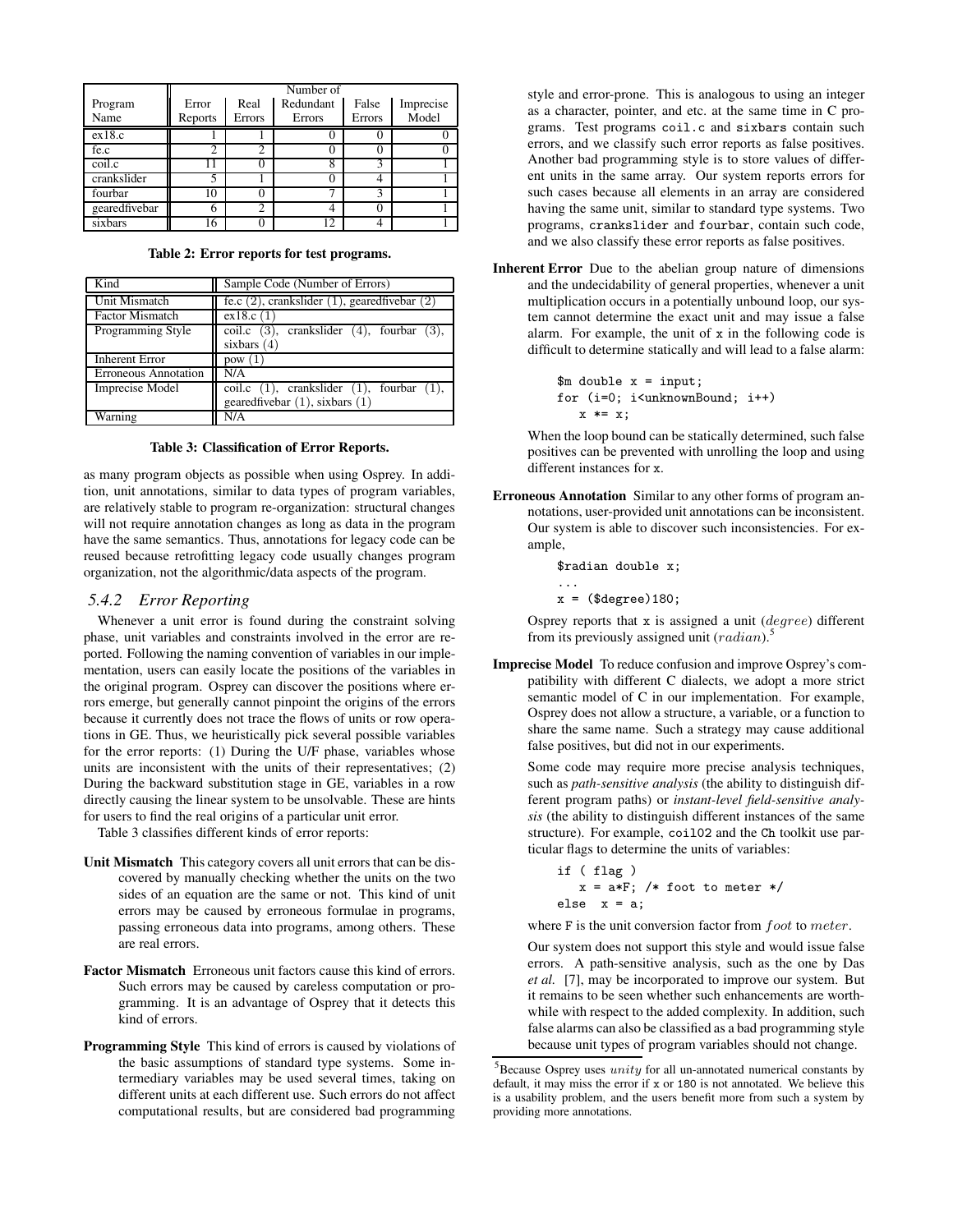**Warning** Osprey needs to handle floating point numbers, *e.g.*, to compute unit factors. Thus, computational imprecision is a potential problem. Nuances among unit exponent vectors and unit factors may be discarded and cause two different units to be considered equal, or vice versa. We are careful about the number of significant digits during computations and always apply traditional safe comparisons between floating point numbers, trying to have accurate results within the limitation imposed on the internal representations of floating point numbers. We did not observe any issues due to this kind of computational imprecision in our experiments. Such an implementation issue may make Osprey miss certain errors, but this has no effect on the soundness of the underlying type system.

# **6. POSSIBLE SYSTEM ENHANCEMENTS**

### **6.1 Other Dimensions and Units**

Most units can be represented using exponents and one factor, but some units cannot, *e.g.*, Fahrenheit and Celsius for degrees. To convert Fahrenheit to Kelvin, we need more than one factor:

$$
Kelvin = (Fahrenheit - 32) \times \frac{5}{9} + 273.16,
$$

A possible approach to address such units is to use pre-defined unit conversion functions. For example, we may define the following function to convert Fahrenheit to Kelvin:

\$kelvin double f2k(\$fahrenheit double f) { ... }

The type system checks that these functions are called correctly with arguments of expected units. In addition, the correctness of such functions needs to be verified manually. This may not be an issue because these functions are generally quite simple and can be verified once and provided as library functions.

There are other models of dimensions and units, such as the *relativistic* model, the *high-energy* model, the *quantum* model, or the *natural* model [4]. There are also other base dimensions and units outside of physics, such as bit in electronics and dollar in economics that our system does not model currently. We believe it is straightforward to integrate these dimensions and units into the current system and make it more widely applicable.

# **6.2 Dimension- vs. Unit-Level Analysis**

Dimensional analysis may be carried out at two levels: the *unit level* and the *dimension level*. At the unit level, two quantities are considered to be unit consistent if and only if their units are exactly the same (including factors). At the dimension level, two quantities are unit consistent if and only if their dimensions are the same. Unit-level analysis is useful for detecting unit errors, including errors caused by wrong unit factors. However, dimension-level analysis may be more convenient to use. Programmers may prefer mixing data in different units and having the system automatically convert data to appropriate units when necessary. Then they do not need to manually supply unit conversion factors.

To support dimension level analysis, extra mechanism isrequired to enforce the unit correctness of programs. For example,

\$meter float X; \$foot float Y;  $X = Y$ ;

The code is incorrect at the unit level, while the dimension level may consider it correct and must guarantee the correctness of the computation. One natural approach is to support automatic unit conversion through program transformation. For example, X=Y should be automatically transformed to  $X=0.3048*Y$  because 1  $foot =$ 0.3048 meter. Two issues arise.

One is about usability of such a system. When we see an assignment such as X=0.3048\*Y, should the assignment be transformed or not? It depends on the meaning of 0.3048. Perhaps the user intends to convert Y from foot to meter via the assignment, or 0.3048 is just an arbitrary constant. This confusion can be avoided by enforcing necessary programming conventions to decide when automatic transformation is expected. For example, one may require that no unit factors should be used by users and transformation is always performed when inconsistent units are encountered.

The other is how to determine the unit factors for program transformation. We cannot specify all the infinite number of unit factors statically. Here is one flexible, but perhaps not efficient approach: (1) Attach a unit factor variable to each expression in programs, such as  $X=(f*f)f*Y$ ; (2) Perform the unit-level analysis and compute solutions for  $f$ ; (3) Use a solution for  $f$  as the unit factor to transform programs.

Our current implementation is at the unit level only. It would be interesting to also incorporate dimension level analysis into Osprey.

### **6.3 Implementation Enhancements**

Our current implementation of Osprey works on C code. Since many scientific applications are written in C++, it will be interesting to extend Osprey to support this language. We are collaborating with scientists at the Lawrence Livermore National Laboratory (LLNL) to implement a C++ version of Osprey based on their *ROSE* compiler framework [21]. We plan to apply our system to the large code base of scientific software at LLNL. Because the linear systems generated in Osprey are usually very sparse, we also plan to leverage LLNL researchers' expertise in sparse linear solvers to address the performance bottleneck in Osprey.

To improve the usability of the system, it will be useful to show users of Osprey not only *where* unit inconsistencies happen, but also *how* they have happened. One possibility is to record how units flow during constraint solving and display this information visually to the user together with the source code, similar to CQual's PAM mode [10]–a generic interface for marking up programs in emacs.

Finally, adding whole program analysis support may be useful, especially for programs with many cooperating modules. A straightforward approach is to merge unit constraints for each individual module and solve the complete constraint system altogether. This naïve approach is unlikely to scale. However, because many of the constraints are unrelated, one possible solution is to separate them into independent groups and solve each group individually.

# **7. RELATED WORK**

In this section, we survey related work. Many approaches have been developed to perform automatic dimensional analysis. One common approach is via type system enhancements. Wand and O'Keefe [26] add dimensions and dimension variables to the simplytyped lambda calculus, and employ a unification-based algorithm to find the most general dimensions for every typable dimensionpreserving term. Kennedy's dimension types [16] are designed for ML-style languages. He extends the standard ML type system with polymorphic dimension types and presents a unification-based algorithm to infer dimension types.

Our system follows the same approach and leverages ideas developed in these studies. There are, however, some key differences. First, our system considers both dimensions and units and deals with unit factors and interactions among different units, while they only consider dimensions. Second, we have a prototype implementation for C, a popular language for programming scientific applications, and theirs are for functional languages. Also, we use novel techniques to make our system scalable to large programs.